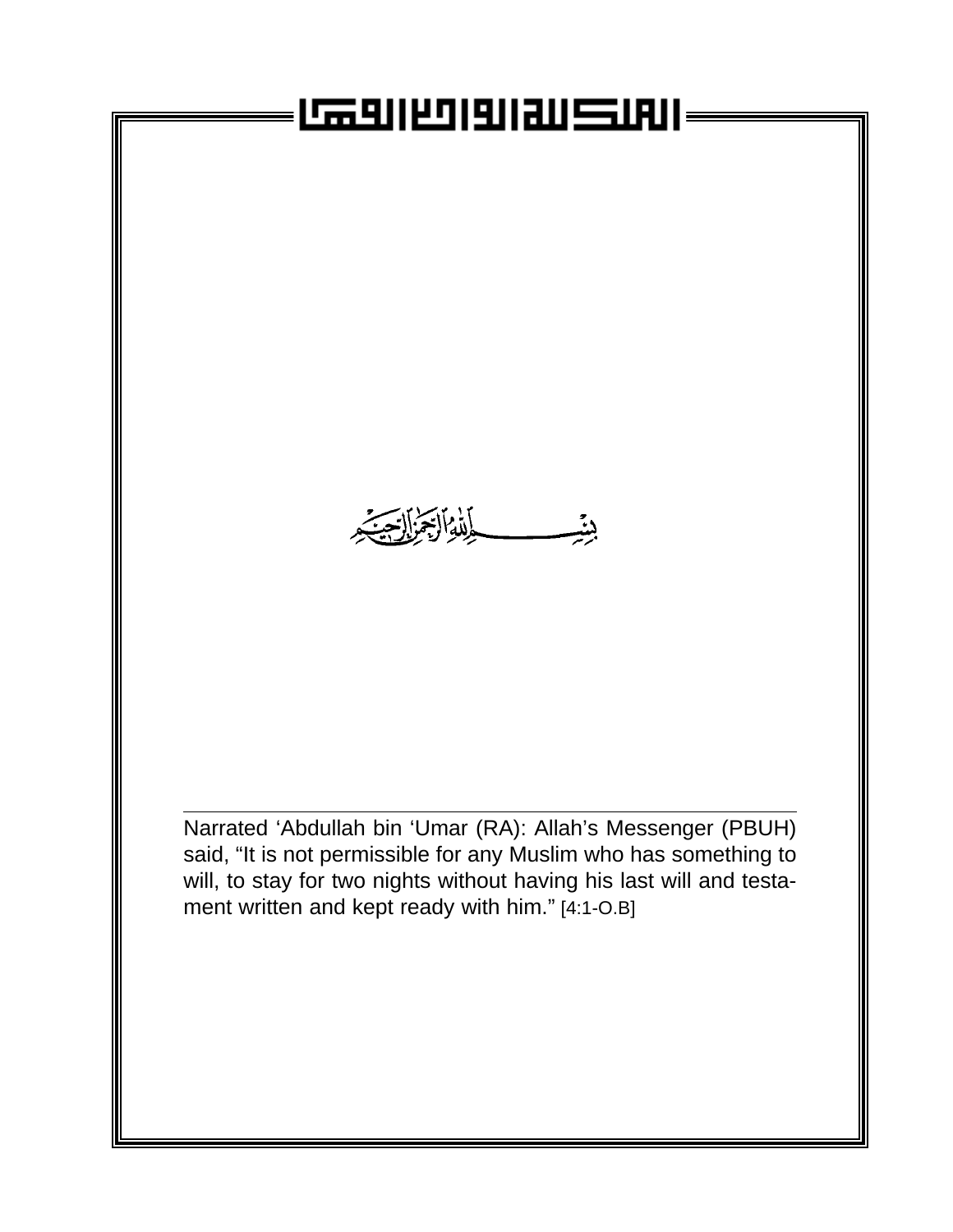In the name of Allah, the Most Beneficent, the Most Merciful

### LAST WILL AND TESTAMENT

| residing | at                          |                                                                                      |  |
|----------|-----------------------------|--------------------------------------------------------------------------------------|--|
|          |                             | ., County of ______________________________, State of                                |  |
|          |                             | being of sound mind and memory, do hereby revoke any and all                         |  |
|          |                             | former Wills and codicils made by me, and do make, ordain, publish, and declare this |  |
|          | my Last Will and Testament. |                                                                                      |  |

PREAMBLE

I bear witness that there is no deity but Allah, the One, the Merciful, the Almighty— Creator of the heavens and the earth and all therein—God of Abraham, Moses, Jesus, Muhammad, and all the Prophets, mercy and peace be upon them all. He is One God and He has no partner. And I bear witness that the Prophet Muhammad is His Servant and his Messenger and the last of all the Prophets, mercy and peace be upon him. I bear witness that Allah is the Truth, that His promise is Truth, and that the Meeting with Him is Truth. I bear witness that Paradise is Truth and that Hell is Truth. I bear witness that the coming of the Day of Judgement is Truth, there is no doubt about it, and that Allah, who is exalted about all deficiencies and imperfections, will surely resurrect the dead of all generations of mankind, first and last and those in between.

This is my counsel to my relatives and friends, my Muslim brothers and sisters, and all those who remain after me: that they strive to be true Muslims, that they submit to their Creator—may He Be exalted—and worship Him as He alone is to be worshiped, fear Him as He alone is to be feared, and love Him and His Prophet Muhammad with a complete love that is rivaled by nothing besides them. Let them obey Him and hold Fast to His *Shari'ah.* Let them spread and firmly establish His religion of Islam, and let them die only in a state of complete submission to His Will.

I remind them that no man and no woman dies before his/her time. The exact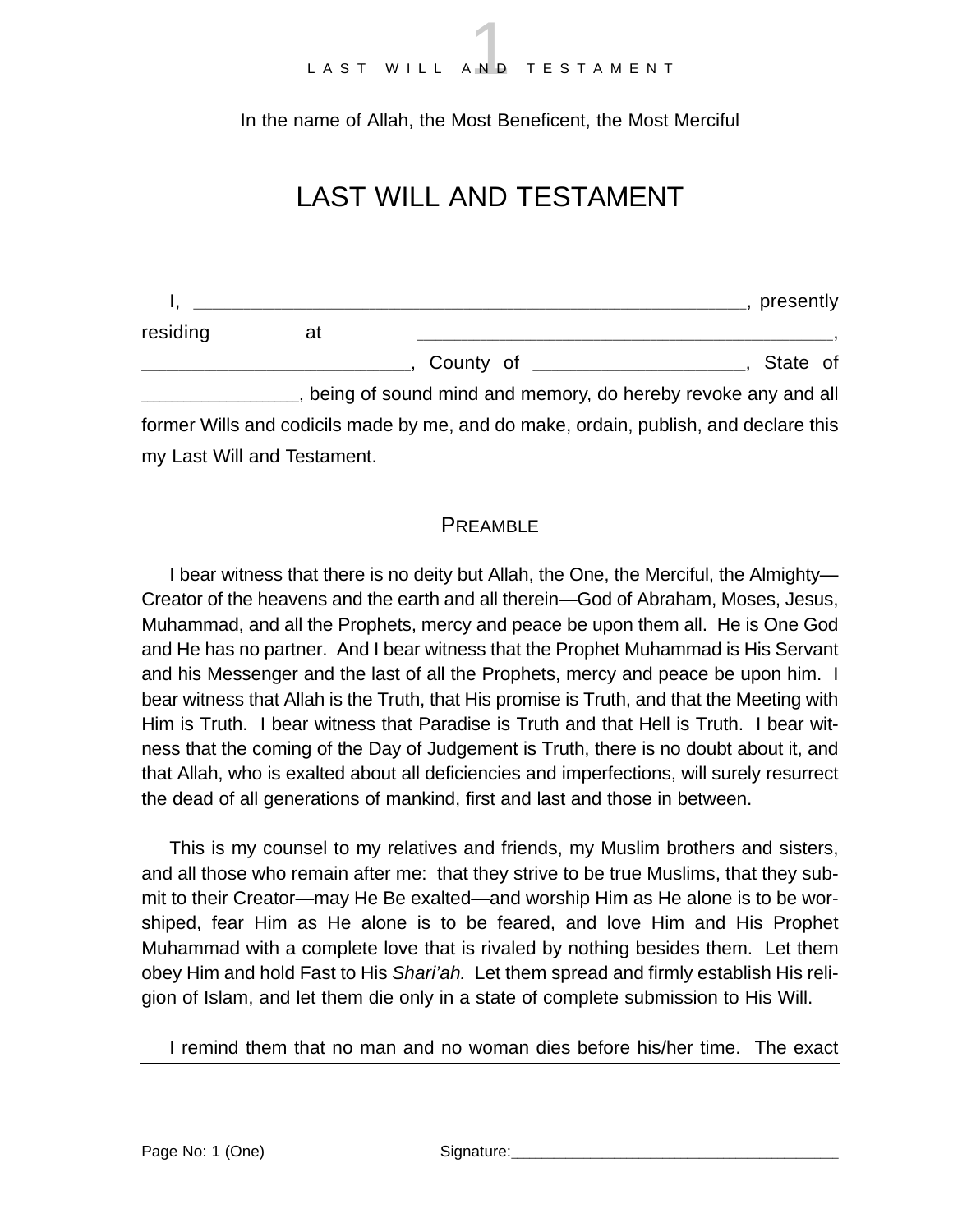duration of each life span is precisely determined before we are born by the All-Powerful Creator, may He be exalted. Death is tragic only for the one who lived out his/her life in self-deception without submitting to the Creator and preparing for the final return to Him. So, do not preoccupy yourselves with my death, but instead make the proper preparations for your own.

Maintain patience and self-composure as the religion of Islam requires. Islam permits relatives to mourn for no more than three days, although a widow is allowed to mourn for four lunar months and ten days, until her *iddah* (period of waiting) is completed. Wailing and excessive lamentation is forbidden by the Creator, and it reflects only a lack of understanding and dissatisfaction with the Will of the Creator, may He be exalted.

Finally,I ask all my relatives, friends, and all others—whether they choose to believe as I believed or not—to honor my Constitutional right to these beliefs. I ask them to honor this document which I have made, and not to try to obstruct it or change it in any way. Rather, let them see that I am buried as I have asked to be buried and let my properties be divided as I wanted them to be divided.

#### ARTICLE I: FUNERAL AND BURIAL RIGHTS

I ordain that no autopsy or embalming be done on my body unless required by law and that without unjustified delay my body be washed, wrapped with cloth free of any ornaments and other articles, prayed for, then buried, which should all be done by Muslims in complete accordance with Islamic tenets.

a. I hereby nominate and appoint \_\_\_\_\_\_\_\_\_\_\_\_\_\_\_\_\_\_\_\_\_\_\_\_\_\_\_\_\_\_\_\_\_\_\_\_\_\_\_\_\_\_\_\_\_\_\_\_\_\_\_\_\_\_\_\_\_\_\_, residing at \_\_\_\_\_\_\_\_\_\_\_\_\_\_\_\_\_\_\_\_\_\_\_\_\_\_\_\_\_\_\_\_\_\_\_\_\_\_\_\_\_\_\_\_\_\_\_\_\_,\_\_\_\_\_\_\_\_\_\_\_\_\_\_\_\_\_\_\_\_\_\_\_\_\_\_\_\_\_\_\_\_\_\_\_\_\_\_\_\_\_\_\_, to execute these and other necessary provisions for my Islamic funeral and burial. In the event that he/she shall be unwilling or unable to execute, I nominate and appoint  $\Box$ , and in the event that he/she shall be unwilling or unable, I nominate and appoint the president of the local Muslim community or association in the area where I die to execute these provisions of funeral and burial.

b. In the event of legal difficulties in the execution of this Article, I direct the abovenamed person to seek counsel from the Islamic Society of North America, Inc., cur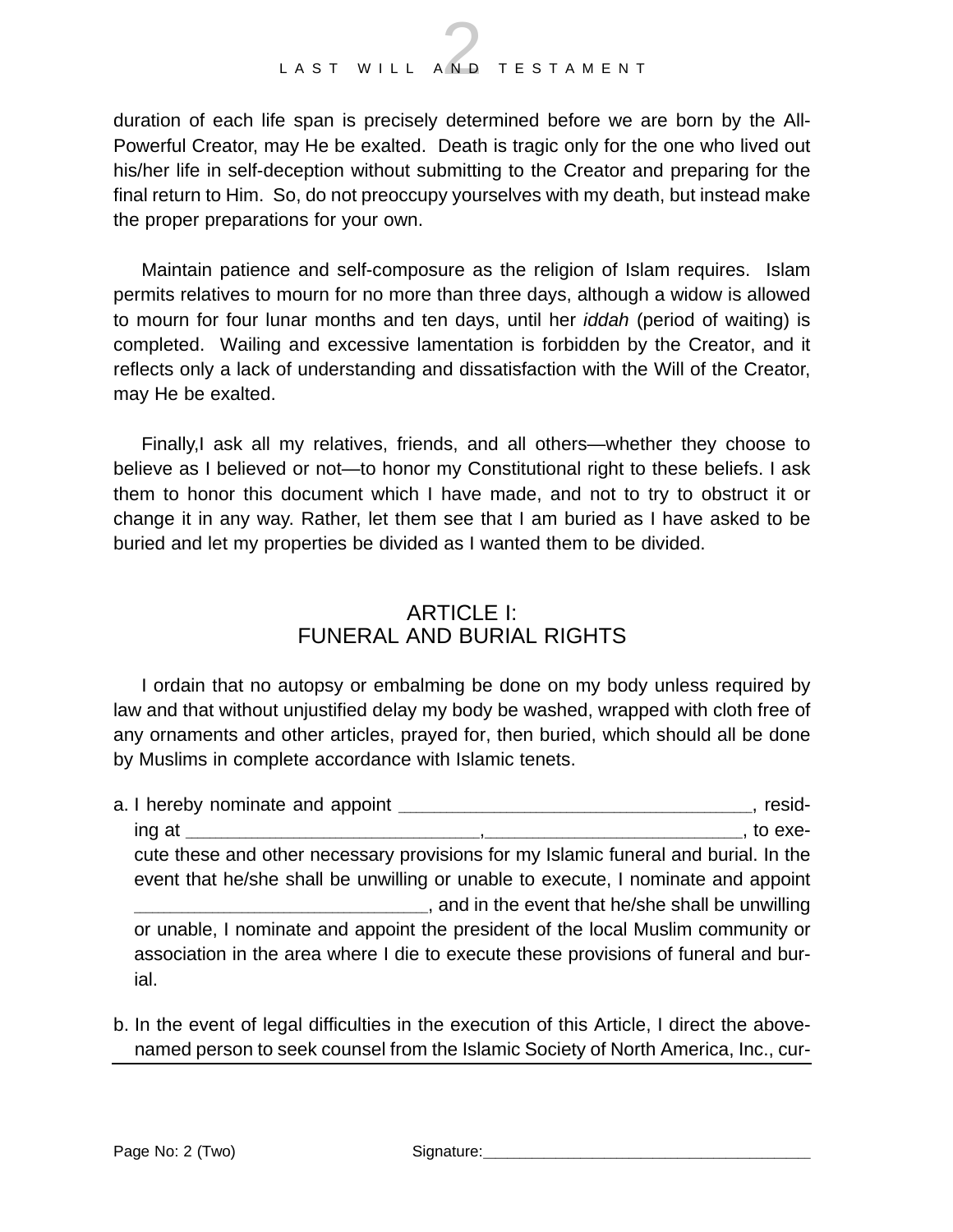rently located in Plainfield, Indiana, USA Tel: (317) 839-8157.

- c. I ordain that absolutely no non-Islamic religious service or observance shall be conducted upon my death or on my body.
- d. I ordain that no pictures, crescents or stars, decorations, crosses, flags, any symbols—Islamic or otherwise—or music shall be involved at any stage of the process of conducting my burial or ever be placed at the site of my grave.
- e. I ordain that my body shall not be transported over any unreasonable distance from the locality of my death, particularly when such transportation would necessitate embalming, unless when long distance transportation is required to reach the nearest Muslim cemetery or any other cemetery selected by my Muslim family.
- f. I ordain that my grave shall be dug deep into the ground in complete accordance with the specifications of Islamic practice and that it face the direction of Qiblah (the direction of the city of Mecca in the Arabian Peninsula, towards which Muslims face for prayer).
- g. I ordain that my body shall be buried without a casket or any encasement that separates the wrapped body from the surrounding soil. In the event that local laws require casket encasement, I ordain that such encasement be of the simplest, most modest, and least expensive type possible. I further ordain that the encasement be left open during burial and filled with dirt, unless prohibited by law.
- h. I ordain that my grave shall be level with the ground or slightly mounded, with no construction or permanent structure of any kind over it. The marking—if necessary—should be a simple rock or marker, merely to indicate the presence of the grave. There should be no inscriptions or symbols on the said marking.

#### ARTICLE II: EXECUTOR AND GUARDIAN

| a. I hereby nominate and appoint |  |  |             |  | s presently residing                                                                   |
|----------------------------------|--|--|-------------|--|----------------------------------------------------------------------------------------|
| at                               |  |  |             |  | to be the execu-                                                                       |
|                                  |  |  |             |  | tor of this, my Last Will and Testament. In the event that he/she will be unwilling or |
| unable to act as                 |  |  |             |  | executor, I nominate and appoint                                                       |
|                                  |  |  | residing at |  |                                                                                        |

.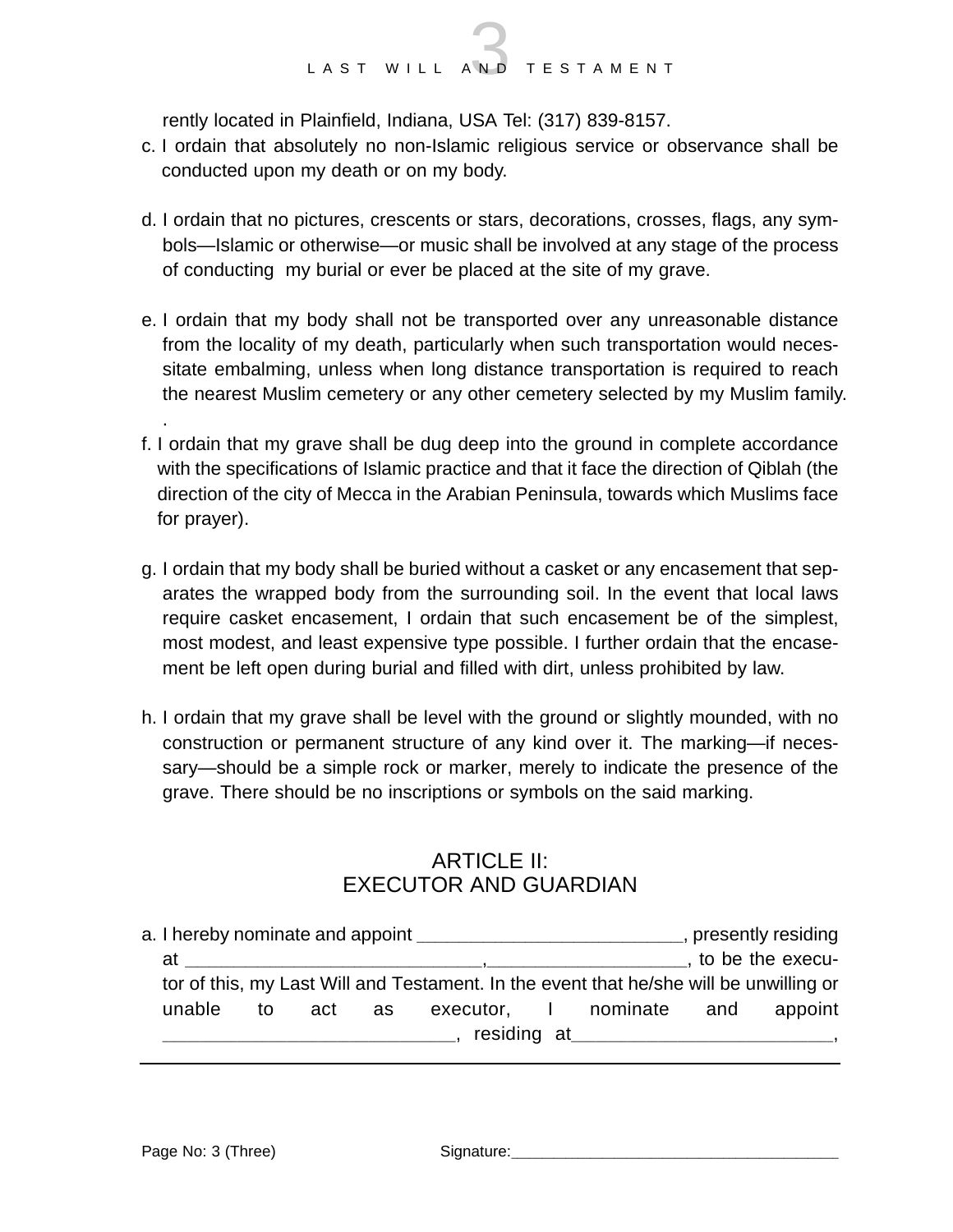\_\_\_\_\_\_\_\_\_\_\_\_\_\_\_\_\_\_\_\_\_\_\_\_\_\_\_\_\_\_\_\_, to be executor of this, my Last Will and Testament.

- b. I give my executor herein named power to settle any claim for or against my estate and power to sell any property, real, personal, or mixed, in which I have an interest, without court order and without bond. I direct no bond or surety for any bond be required for my executor in the performance of his/her duties.
- c. I hereby nominate and appoint \_\_\_\_\_\_\_\_\_\_\_\_\_\_\_\_\_\_\_\_\_\_\_\_\_\_\_\_\_\_\_, presently residing at \_\_\_\_\_\_\_\_\_\_\_\_\_\_\_\_\_\_\_\_\_\_\_\_\_\_\_\_\_\_\_\_\_\_\_\_\_\_\_\_\_\_\_\_\_\_\_, \_\_\_\_\_\_\_\_\_\_\_\_\_\_\_\_\_\_\_\_\_\_\_\_\_\_\_\_\_\_\_\_\_\_\_\_\_\_\_, to be the guardian of the persons and estates of such of my children who shall be minor at and after my death, during their minority, so long as said guardian remains a Muslim of sound mind and judgement. In the event he/she shall be unwilling or unable to act as guardian, I nominate and appoint \_\_\_\_\_\_\_\_\_\_\_\_\_\_\_\_\_\_\_\_\_\_\_\_\_\_\_\_\_\_\_\_\_\_\_\_\_\_\_\_\_\_\_\_\_\_\_\_\_\_\_\_\_\_\_\_\_\_\_, residing at  $\Box$  to be the guardian.

#### ARTICLE III: DEBTS AND EXPENSES

- a. I direct that my executor apply first, the assets of my estate to the payment of all my legal debts—including such expenses incurred by my last illness and burial as well as the expenses of administrating my estate. I direct the said executor to pay any "obligations to Allah" (Huquq Allah) which are binding on me, such as unpaid Zakah, Kaffarat, or unperformed pilgrimage (Hajj).
- b. I direct that all inheritance, state, and succession taxes (including interest and other penalties thereon) payable by reason of my death shall be paid out of and be charged generally against the principal of my residuary estate, without reimbursement from any person; except that this provision shall not be construed as a waiver of any right which my executor has, by law or otherwise, to claim reimbursement for any such taxes which become payable on account of property, if any, over which I have a power of appointment.

#### ARTICLE IV: CHARITABLE CONTRIBUTIONS AND TESTAMENTARY TRANSFER

I direct and ordain my executor to pay the following contributions and transfers, not to exceed one third of the remainder of my estate after making provision for pay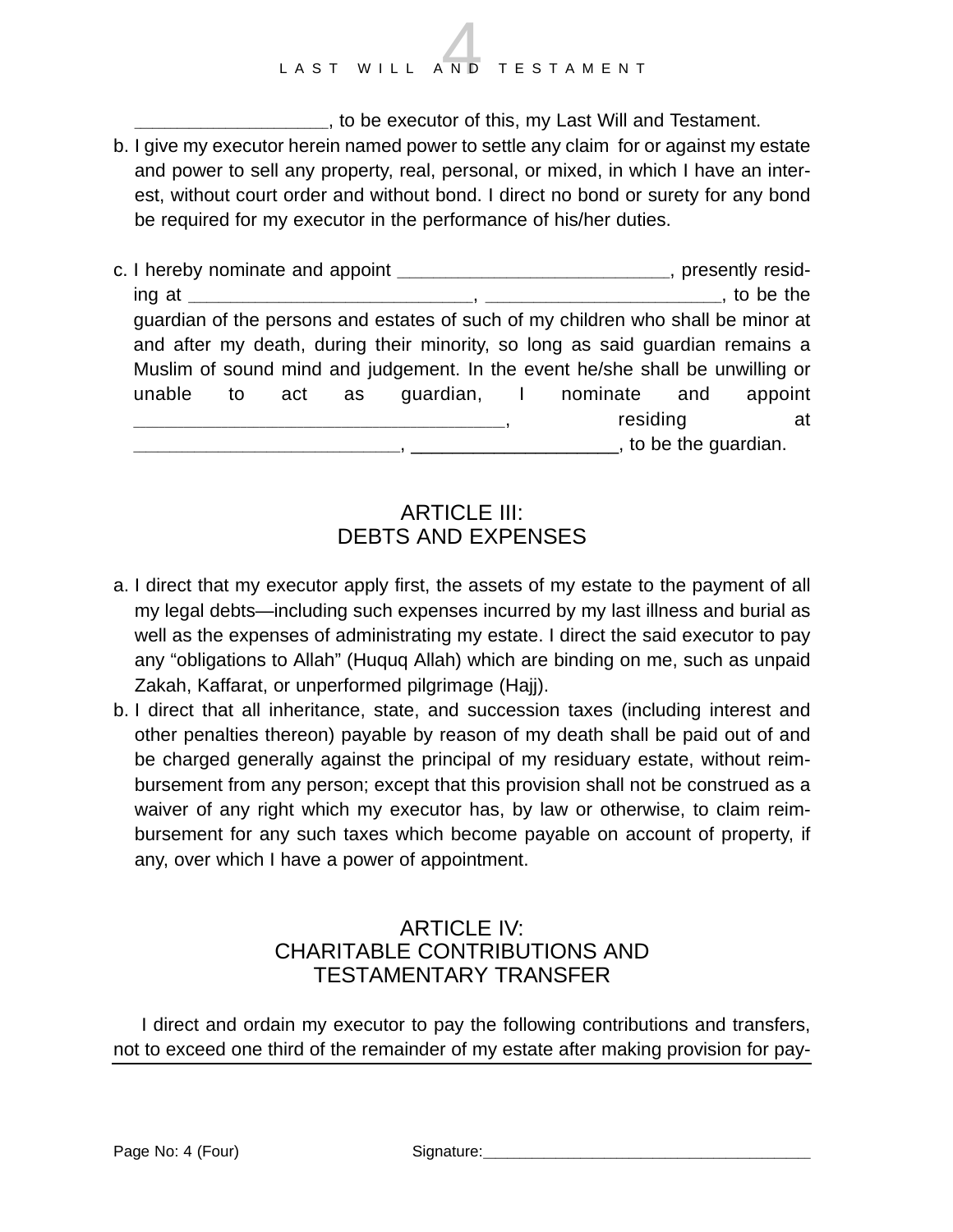ments of my obligations mentioned in Article III, to the following named persons and organizations:

| Name of Persons<br>or Organizations | Percent of remainder of my<br>estate after execution of Article III |                   |  |  |
|-------------------------------------|---------------------------------------------------------------------|-------------------|--|--|
|                                     |                                                                     | $\ln \#$ In Words |  |  |
| 1. Islamic Society of North America |                                                                     |                   |  |  |
|                                     |                                                                     |                   |  |  |
|                                     |                                                                     |                   |  |  |
|                                     |                                                                     |                   |  |  |
|                                     |                                                                     |                   |  |  |

#### ARTICLE V: DISTRIBUTION OF THE REMAINDER OF MY ESTATE

a. I direct, devise, and bequest all the residue and remainder of my estate after making provision for payment of my obligations and distributions provided in Article III and IV, to only my Muslim heirs whose relation to me, whether ascending or descending, has occurred through Islamic or lawful marriage at each and every point. The distribution of the residue and remainder of my estate shall be made strictly in accordance with:

ISNA—SCHEDULE A: MAWARITH (INHERITANCE)\* This Schedule A is signed by me as a part of this Last Will and Testament.

- b. I direct that no part of the residue and remainder of my estate shall be inherited by any non-Muslim relative, whether he/she is a kin or an in-law, spouse, parent, or child. I further direct and ordain that any non-Muslim relative be disregarded and disqualified in the application of the named schedule.
- c. Should I die as a result of murder, I direct that the adjured murderer, principal or accessory in the murder shall be disqualified to receive any part of my estate.
- d. I direct that no part of my estate shall be given to relatives whose relationship to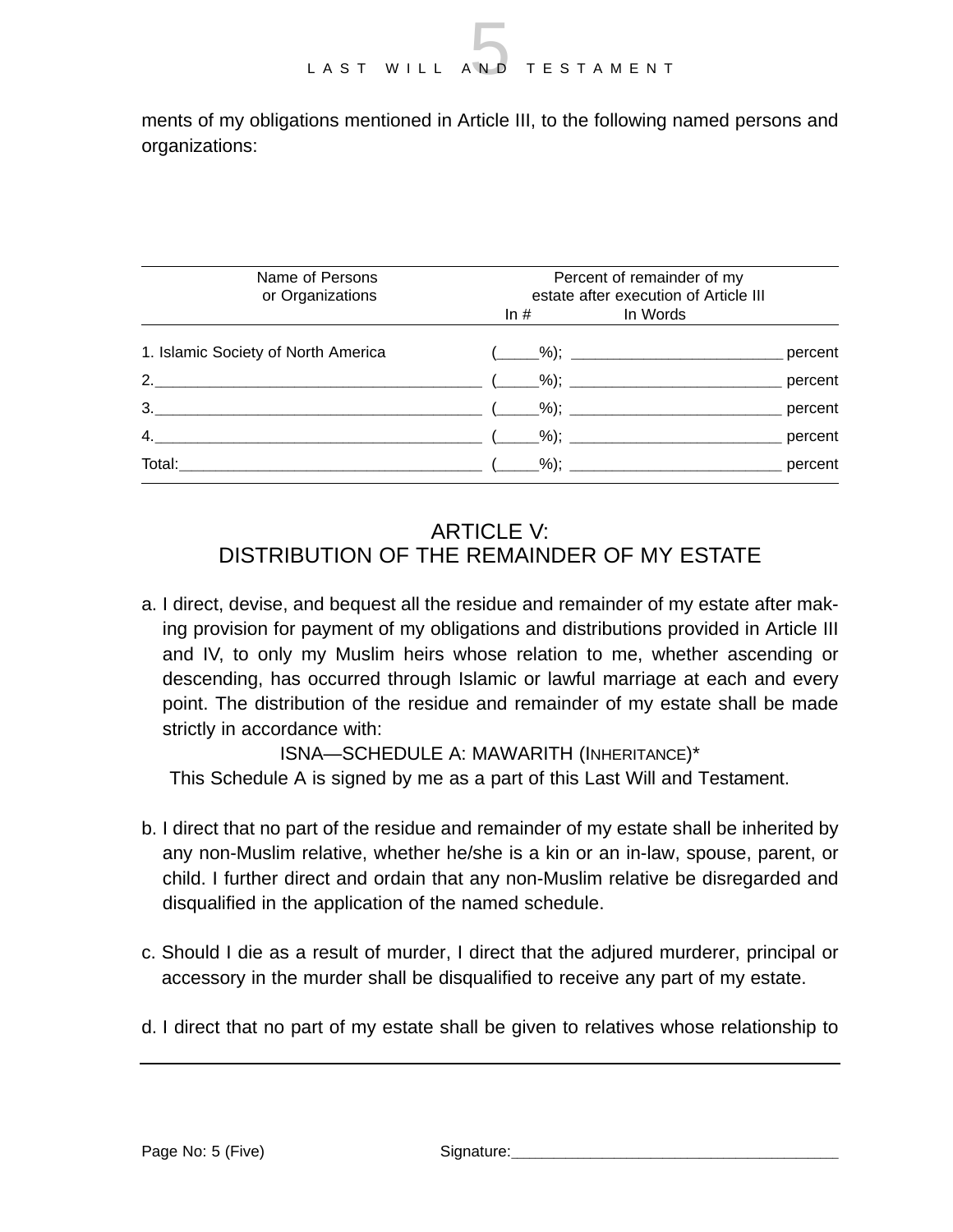me, ascending or descending, has occurred through non-Islamic and unlawful marriage, or through adoption, at each and every point, except the following:

- 1. Legatees specifically named in Article IV
- 2. A relative who is related to me through his/her biological mother

\*Schedule A has been prepared by Monzer Kahf and made a Waqf by him for the service of Muslims in North America, may Allah shower his soul with mercy and forgiveness.

- e. I direct and devise that any fetus, conceived before my death, whose relationship to me qualifies it to be an heir according to this Article, shall be considered as an heir if the following condition is fulfilled: the fetus should be born alive within 365 days of my death. I further direct and devise that whenever there exists a fetus who may become an heir according to this section, the whole distribution of the residue and remainder of my estate after the execution of Articles III and IV shall be delayed until after the birth of the fetus; or that the largest potential share of the fetus be set aside until its birth alive. Should the fetus be born alive, but qualify for a lesser share, or should it not be born alive within the 365 days, any surplus of the set aside amount must be returned to the estate and distributed according to Schedule A.
- f. I direct, devise, and bequest all the residue and remainder of my estate of every nature and kind and whenever situated after making provisions for payments of my obligations and distribution of my estate as provided in Articles III and IV. I further direct, devise, and ordain that any portion of my estate disclaimed or refused to be received by any of the legatees named or referred to in this Last Will and Testament, or the remainder of my estate in the event of non-existence of my Islamic heirs, shall be given to the Islamic Society of North America, Inc. (ISNA), as a contribution for establishing Islamic schools, centers, mosques, and other ISNA activities in North America.

#### ARTICLE VII: **SEPARABILITY**

I direct and ordain that if any part of this Last Will and Testament is determined invalid by a court of competent jurisdiction, the other parts shall remain valid and enforceable.

In witness whereof, I have hereunto set my hand and seal this \_\_\_\_\_\_\_\_\_\_\_day of of the year  $\_\_$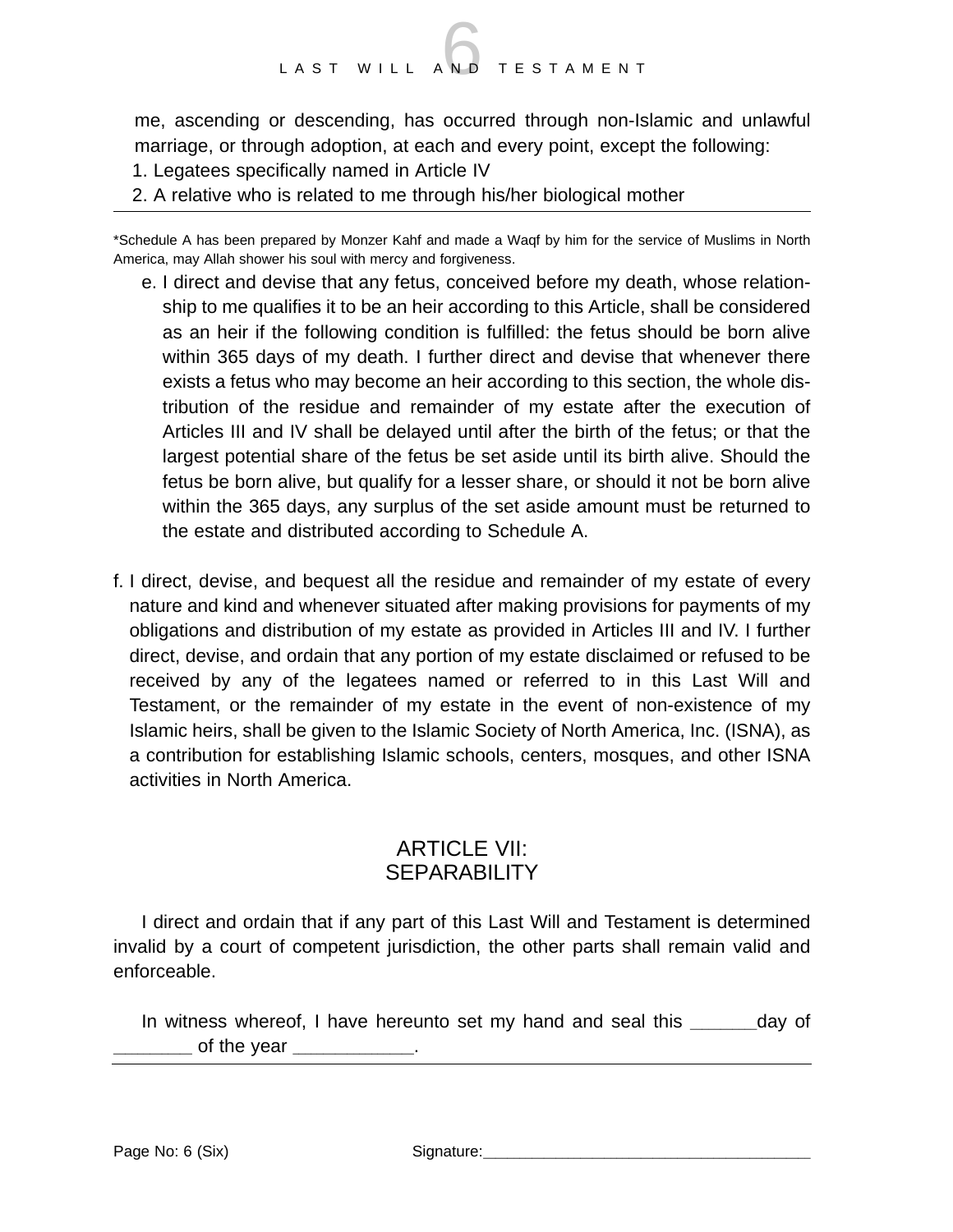Legal Name

Muslim Name, if different

\_\_\_\_\_\_\_\_\_\_\_\_\_\_\_\_\_\_\_\_\_\_\_\_\_\_\_\_\_\_\_\_\_\_\_\_\_\_\_\_\_\_\_\_\_\_\_\_\_\_\_\_\_\_\_\_\_\_\_\_\_\_\_\_\_\_\_\_\_\_\_\_

\_\_\_\_\_\_\_\_\_\_\_\_\_\_\_\_\_\_\_\_\_\_\_\_\_\_\_\_\_\_\_\_\_\_\_\_\_\_\_\_\_\_\_\_\_\_\_\_\_\_\_\_\_\_\_\_\_\_\_\_\_\_\_\_\_\_\_\_\_\_\_\_

\_\_\_\_\_\_\_\_\_\_\_\_\_\_\_\_\_\_\_\_\_\_\_\_\_\_\_\_\_\_\_\_\_\_\_\_\_\_\_\_\_\_\_\_\_\_\_\_\_\_\_\_\_\_\_\_\_\_\_\_\_\_\_\_\_\_\_\_\_\_\_\_

We hereby certify that the forgoing instrument was on the date thereof signed, published, and declared by the Testator \_\_\_\_\_\_\_\_\_\_\_\_\_\_\_\_\_\_\_\_\_\_\_\_\_\_\_\_\_\_\_\_\_\_\_, and as for his/her Last Will and Testament, in our presence, who at his/her request and in his/her presence, and in the presence of each other, have hereunto subscribed our names as witnesses thereto, believing said Testator at the time of the signing to be of sound mind and memory.

| ◠      |  |
|--------|--|
| າ<br>ີ |  |

This document, comprising \_\_\_\_\_\_\_\_\_ pages, including ISNA-Schedule A, is made in THREE copies. The original is with me, one copy is deposited with the Islamic Society of North America, and one copy is with:

(The Executor/Bank)

**Notary Public:**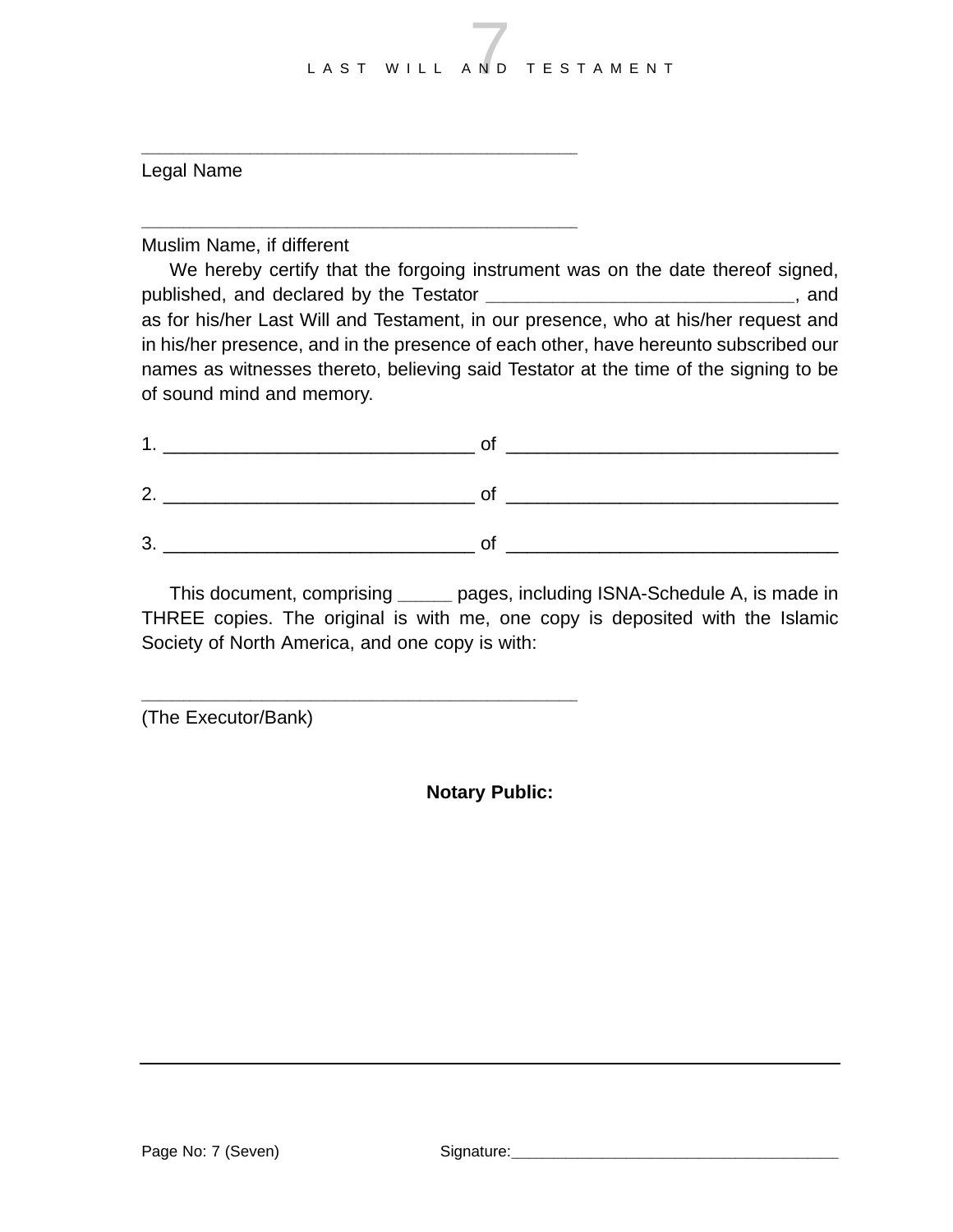**\_\_\_\_\_\_\_\_\_\_\_\_\_\_\_\_\_\_\_\_\_ \_\_\_\_\_\_\_\_\_\_\_\_\_\_\_\_\_\_\_\_\_ \_\_\_\_\_\_\_\_\_\_\_\_\_\_\_\_\_\_\_\_\_**

Name Signature Commission Expires

#### ISNA—SCHEDULE A: MAWARITH (THE ISLAMIC DISTRIBUTION OF THE ESTATE)

I ordain and direct that this schedule be used as the only reference for distribution of the residue and remainder of my estate, referred to in Article V. This schedule is a part of my Last Will and Testament.

| <b>Surviving Heirs</b>                                                      | Share of the Remainder of My Estate                                                                                                                            |
|-----------------------------------------------------------------------------|----------------------------------------------------------------------------------------------------------------------------------------------------------------|
| 1.a) with no other relatives<br>for                                         | he, or they, get all the remainder such<br>that sons are equal in their class,<br>daughters are equal in their class, and<br>a daughter half of a son's share. |
| 1.b) with wife<br>1.c) with husband<br>1.d) with father and mother          | $1/8$ to wife, the rest as in $(1.a)$<br>$1/4$ to husband, the rest as in $(1.a)$<br>1/6 to father and 1/6 to mother, the rest<br>as in $(1.a)$                |
| 1.e) with one parent                                                        | $1/6$ to parent, the rest as in $(1.a)$                                                                                                                        |
| 1.f) with any possible combination<br>of (1.b), (1.c), (1.d), and (1.e)     | spouse and parents take shares<br>mentioned above, and the rest as in (1.a)                                                                                    |
| 1.g) with father of father, no parents,<br>no other grandparents            | $1/6$ to father of father and the rest as in $(1.a)$                                                                                                           |
| 1.h) with father of father and mother of<br>or mother of mother, no parents | 1/6 to father of father, 1/6 to either father<br>mother of father or mother of mother,<br>the rest as in $(1.a)$                                               |
| 1.i) $(1.g)$ or $(1.h)$ with wife                                           | 1/6 to mother of father or of mother (if<br>she exists); 1/6 to father of father, 1/8 to                                                                       |

#### **CASE NO. 1: ONE SON OR MORE AND ANY NO. OF DAUGHTERS**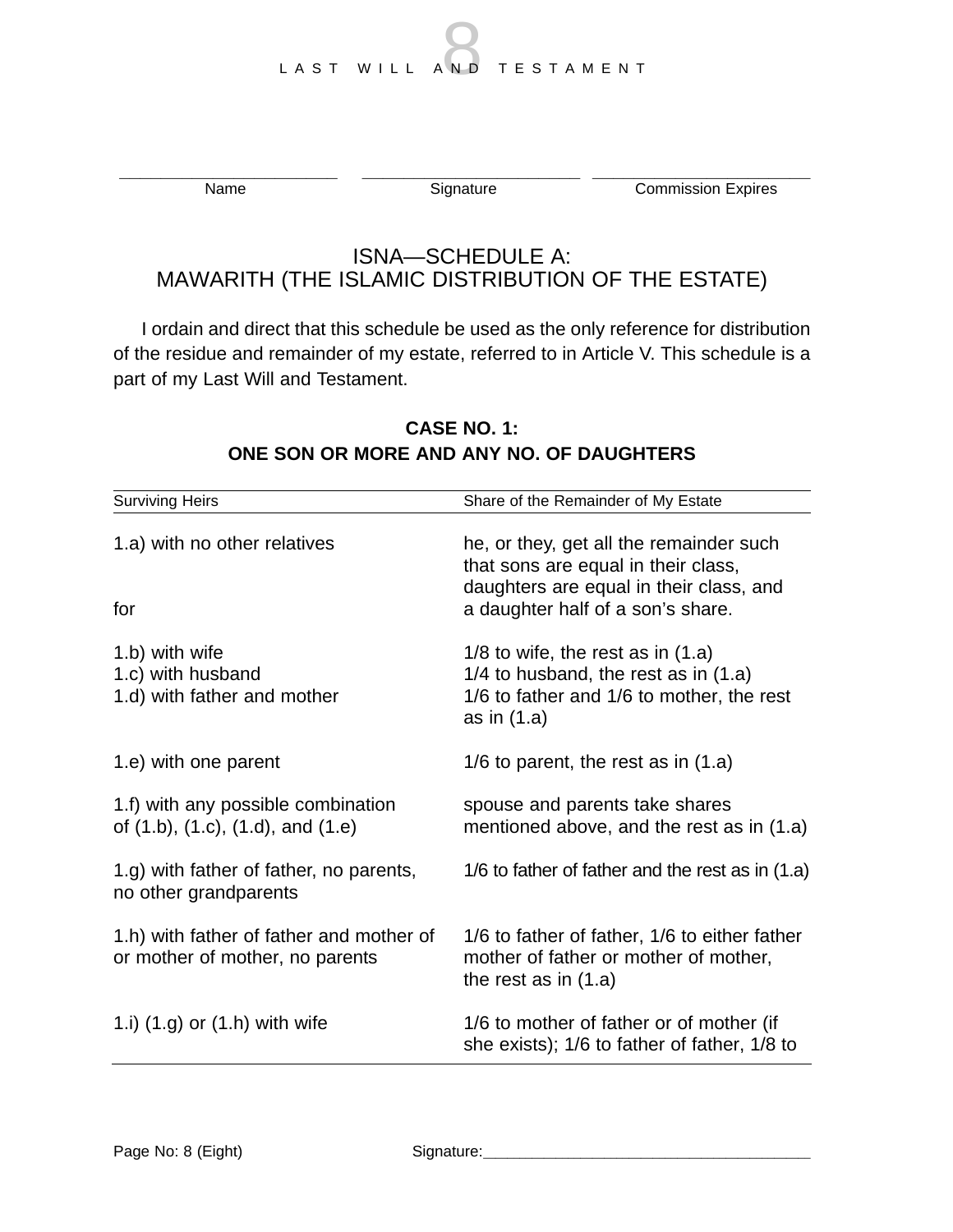|                                                                                                                                                                                                                                                                                                     | wife, and father of father, the rest as in (1.a)                                                                          |
|-----------------------------------------------------------------------------------------------------------------------------------------------------------------------------------------------------------------------------------------------------------------------------------------------------|---------------------------------------------------------------------------------------------------------------------------|
| 1.j) $(1.g)$ or $(1.h)$ with husband                                                                                                                                                                                                                                                                | 1/6 to mother of father or of mother (if<br>she exists); 1/6 to father of father; 1/4 to<br>husband; the rest as in (1.a) |
| <b>Surviving Heirs</b>                                                                                                                                                                                                                                                                              | Share of the Remainder of My Estate                                                                                       |
| 1.k) with father of father, and mother,<br>no father                                                                                                                                                                                                                                                | 1/6 to mother, 1/6 to father of father,<br>the rest as in $(1.a)$                                                         |
| $(1.1)$ $(1.1)$ with wife                                                                                                                                                                                                                                                                           | 1/6 to mother, 1/6 to father of father,<br>1/8 to wife, and the rest as in (1.a)                                          |
| 1.m) $(1.k)$ with husband                                                                                                                                                                                                                                                                           | 1/6 to mother, 1/6 to father of father,<br>1/8 to wife, and the rest as in $(1.a)$                                        |
| 1.n) with father and mother of mother<br>(no mother)                                                                                                                                                                                                                                                | 1/6 to mother of mother, 1/6 to father,<br>and the rest as in (1.a)                                                       |
| $1.0$ ) $(1.n)$ with wife                                                                                                                                                                                                                                                                           | 1/6 to father, 1/6 to mother of mother,<br>1/8 to wife, and the rest as in $(1.a)$                                        |
| $1.p$ ) $(1.n)$ with husband                                                                                                                                                                                                                                                                        | 1/6 to father, 1/6 to mother of mother,<br>$1/4$ to husband, and the rest as in $(1.a)$                                   |
| 1.q) with either mother of father or<br>mother of mother, no parents, and no<br>father of father                                                                                                                                                                                                    | 1/6 to mother of mother or mother of<br>father, the rest as in $(1.a)$                                                    |
| 1.r) $(1.q)$ with wife                                                                                                                                                                                                                                                                              | 1/6 to mother of mother or mother of<br>father, 1/8 to wife, the rest as in (1.a)                                         |
| 1.s) (1.g) with husband                                                                                                                                                                                                                                                                             | 1/6 to mother of mother or mother of<br>father, 1/4 to husband, the rest as in (1.a)                                      |
| 1.t) $(1.h)$ , $(1.n)$ , or $(1.q)$ , but instead of<br>one grandmother, there are two or<br>more, same degree, grandmothers<br>(i.e mother of mother and mother of<br>father; or mother of mother of mother,<br>mother of mother of father, and mother<br>of father of father, disregard mother of | grandmothers share equally 1/6, father<br>or grandfather 1/6, the rest as in (1.a)                                        |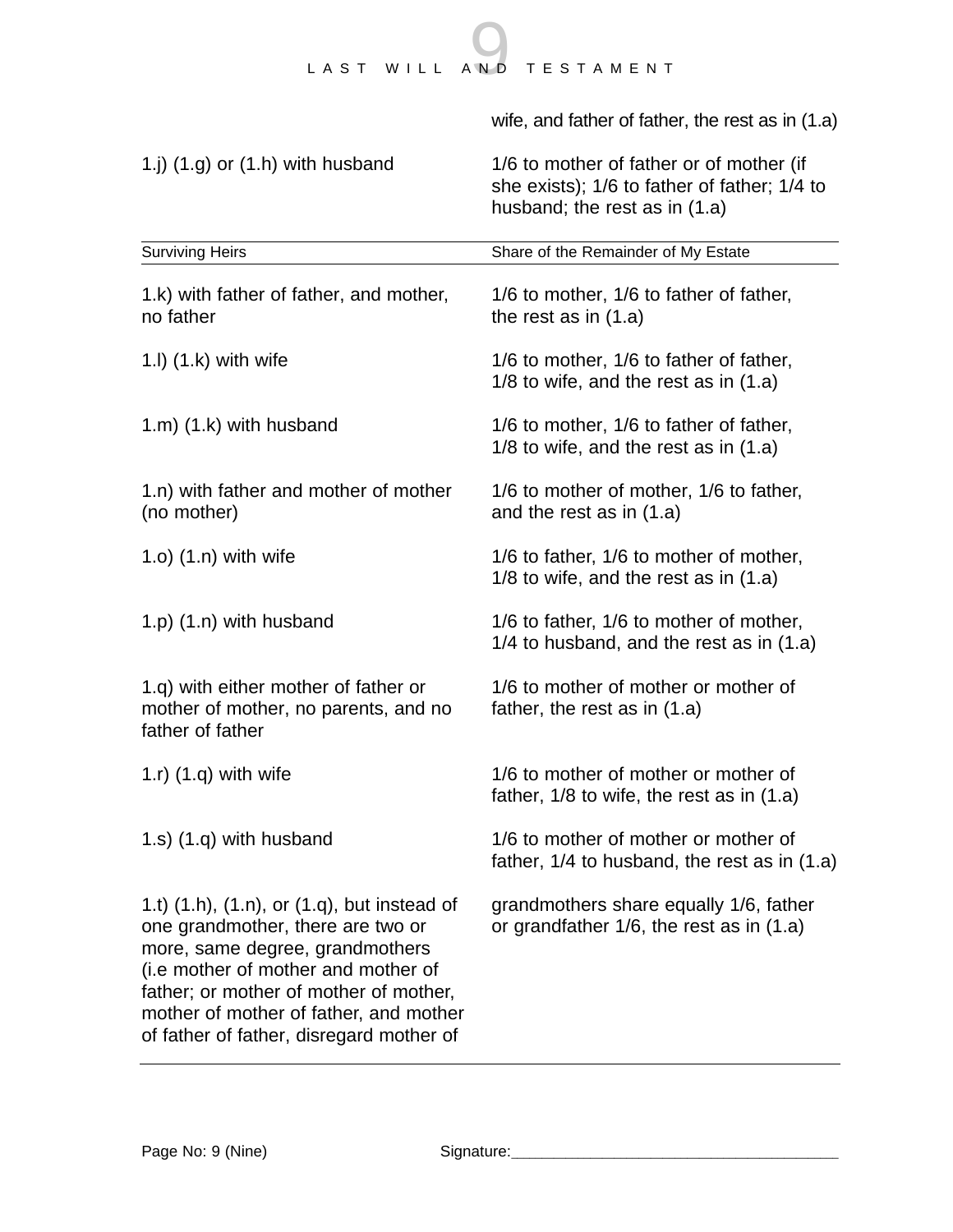#### father of mother, and no mother of mother nor mother of father)

| 1.u) (1.t) with husband or wife | grandmothers share equally 1/6, father<br>or grandfather 1/6, husband 1/4, or<br>wife $1/8$ , the rest as in $(1.a)$ |
|---------------------------------|----------------------------------------------------------------------------------------------------------------------|
| <b>Surviving Heirs</b>          | Share of the Remainder of My Estate                                                                                  |

1.v) In each of (1.a) through (1.u), disregard all other relatives not mentioned in the relevant subcases.

IF TESTATOR'S CASE IS UNDER NO. (1), BUT NOT FOUND ABOVE, THE EXECUTOR MUST FOLLOW THE ADVICE OF THE ISLAMIC SOCIETY OF NORTH AMERICA, INC., OF INDIANA.

| <b>Surviving Heirs</b>       | Share of the Remainder                                                                                                                      |
|------------------------------|---------------------------------------------------------------------------------------------------------------------------------------------|
| 2.a) with no other relatives | If one only, she takes all the remainder.<br>If more than one, they equally share all<br>the remainder.                                     |
| 2.b) with wife               | $1/8$ to wife, the rest as in $(2.a)$                                                                                                       |
| 2.c) with husband            | $1/4$ to husband, the rest as in $(2.a)$                                                                                                    |
| 2.d) with father             | 1/2 to the one daughter, 1/2 to father. If<br>more than one, they share 2/3 equally<br>and 1/3 to father.                                   |
| 2.e) with mother             | 1/4 to mother, 3/4 to daughter. If more<br>than one, they share 4/5 equally and<br>1/5 to mother.                                           |
| 2.f) with both parents       | $1/6$ to mother, $1/3$ to father, $1/2$ to<br>daughter. If more than one, 2/3 to<br>daughters equally, 1/6 to mother, and<br>1/6 to father. |
| 2.g) with wife and father    | $1/8$ to wife, $1/2$ to daughter, and $3/8$ to<br>father. If more than one, 2/3 to<br>daughters equally, 1/8 to wife, and 5/24              |

#### CASE NO. 2: DAUGHTER OR DAUGHTERS; NO SONS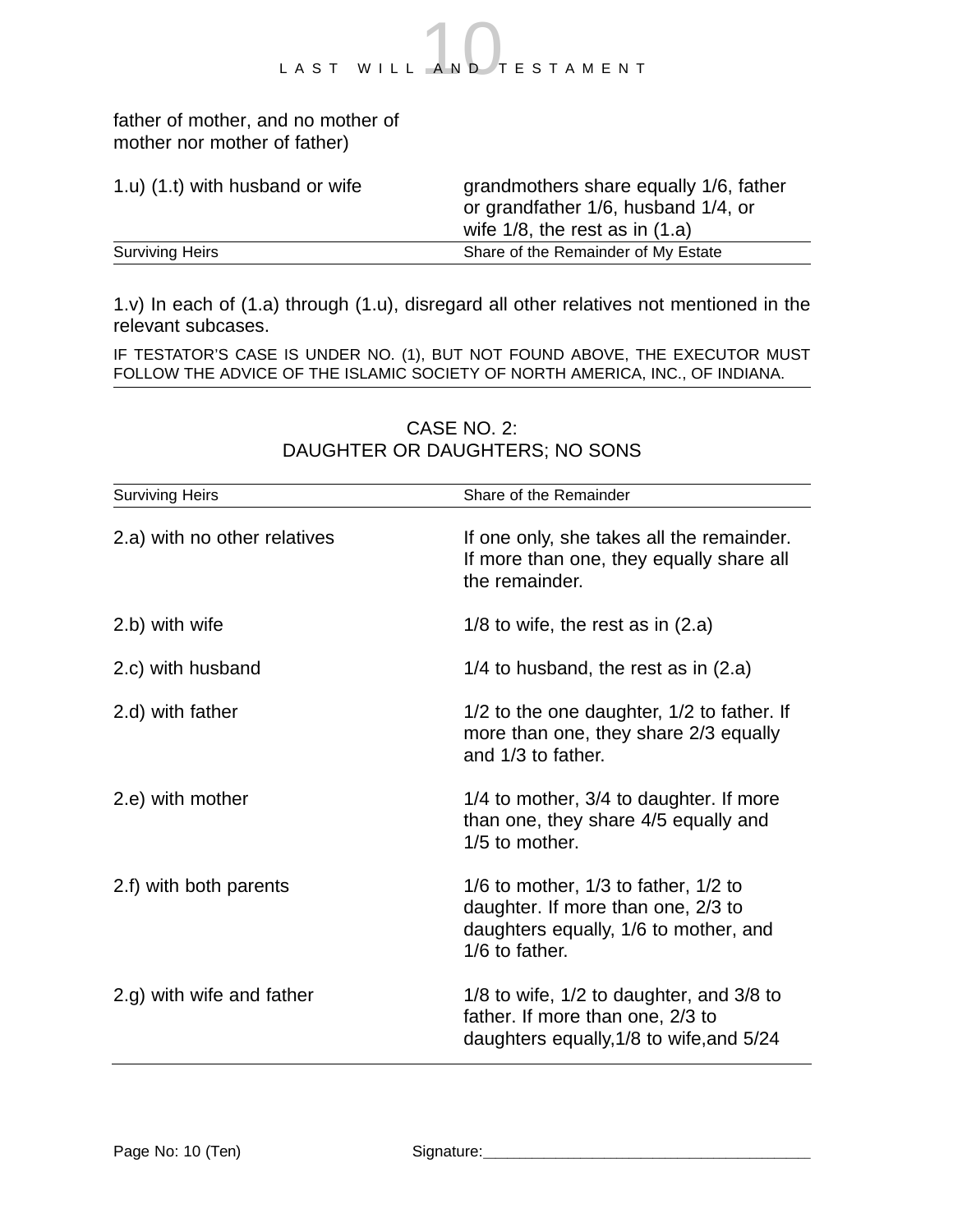#### to father

| 2.h) with wife and mother                                                                                 | 1/8 to wife, 7/32 to mother, 21/32 to<br>daughter. If more than one, 1/8 to wife,<br>7/40 to mother, and 7/10 to daughters<br>equally.                                                     |
|-----------------------------------------------------------------------------------------------------------|--------------------------------------------------------------------------------------------------------------------------------------------------------------------------------------------|
| <b>Surviving Heirs</b>                                                                                    | Share of the Remainder                                                                                                                                                                     |
| 2.i) with wife and both parents                                                                           | $1/8$ to wife, $1/6$ to mother, $5/24$ to<br>father, and 1/2 to daughter. If more than<br>one, 3/27 to wife, 4/27 to mother, 4/27<br>to father, and 16/27 to daughters equally.            |
| 2.j) with husband and father                                                                              | $1/4$ to husband, $1/4$ to father, and $1/2$<br>to daughter. If more than one, 3/13 to<br>husband, 2/13 to father, and 8/13 to<br>daughters equally.                                       |
| 2.k) with husband and mother                                                                              | $1/4$ to husband, $7/36$ to mother, $5/9$ to<br>daughter. If more than one, 3/13 to<br>husband, 2/13 to mother, and 8/13 to<br>daughters equally.                                          |
| 2.I) with husband and both parents                                                                        | $3/13$ to husband, $2/13$ to father, $2/13$ to<br>mother, and 6/13 to daughter. If more<br>than one, 3/15 to husband, 2/15 to<br>father, 2/15 to mother, and 8/15 to<br>daughters equally. |
| 2.m) with father of father,<br>no father, and no brothers                                                 | 1/2 to father of father, 1/2 to daughter.<br>If more than one, 1/3 to father of father<br>and 2/3 to daughters equally.                                                                    |
| $(2.n)(2.m)$ with wife                                                                                    | As in (2.g), but father of father in place<br>of father.                                                                                                                                   |
| 2.o) (2.m) with husband                                                                                   | As in (2.j), but father of father in place of<br>father.                                                                                                                                   |
| $(2.p)$ $(2.m)$ with mother, or<br>without mother but with either mother<br>of father or mother of mother | As in (2.f), but father of father in place<br>of father and grandmother in place of<br>mother; the two grandmothers divide share<br>of mother equally between themselves.                  |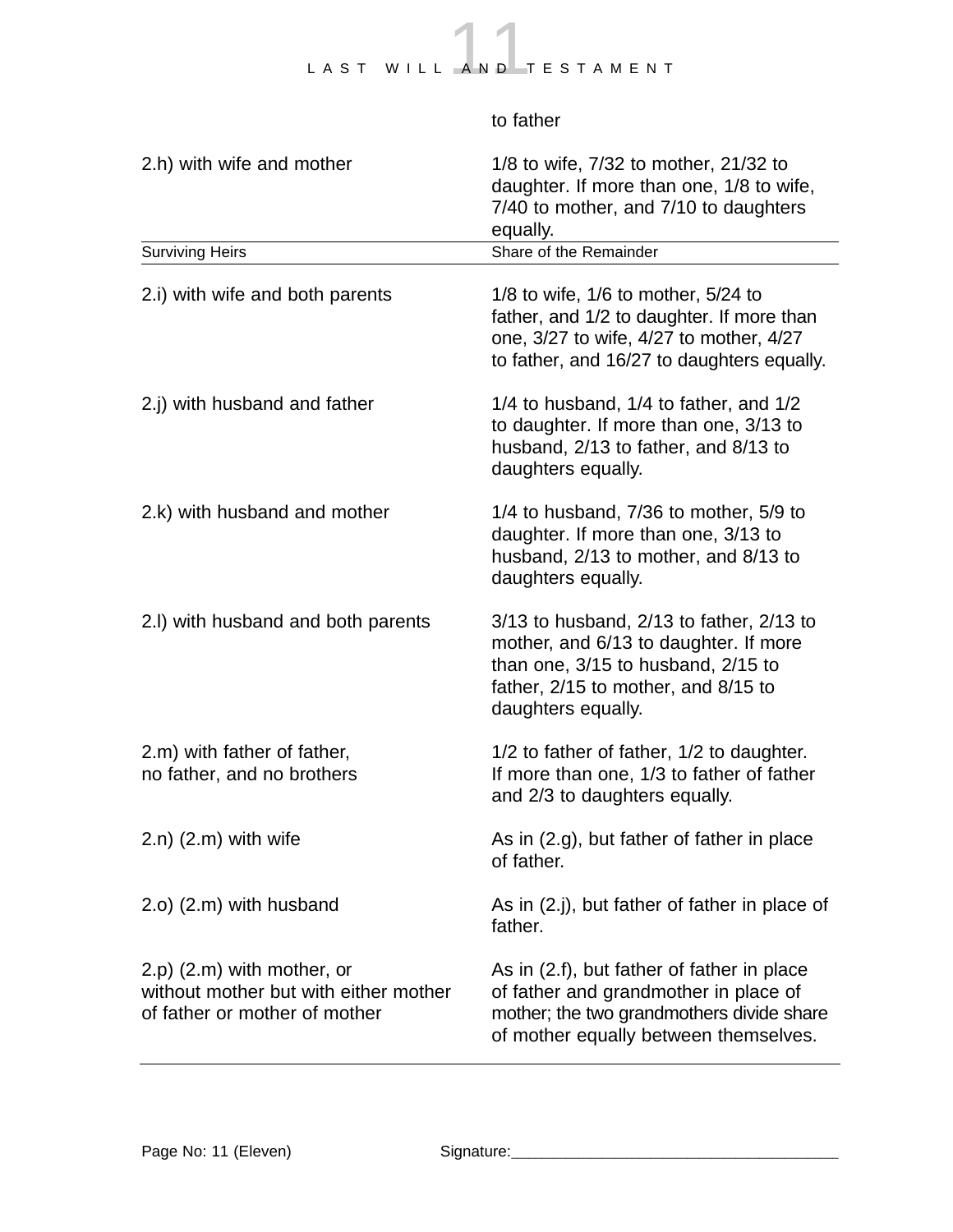2.q) (2.p) with wife As in (2.i), but father of father in place of father and grandmother in place of mother; the two grandmothers divide the share of mother equally between themselves. Surviving Heirs Share of the Remainder 2.r) (2.p) with husband  $\overline{A}$  As in (2.l) but father of father in place of father and grandmother in place of mother; the two grandmothers divide the share of mother equally between themselves. 2.s) (2.p), (2.q), (2.r) but in place of The two grandmothers (or the three mother, both mother of mother mother great grandmothers) share equally what of father; or mother of mother of mother, is assigned to the mother or one mother of mother father and mother of grandmother in cases (2.p), (2.q), and father of father; disregard mother of  $(2.r)$ ; the rest as in  $(2.p)$ ,  $(2.q)$ , and  $(2.r)$ father of mother respectively. 2.t) with son of son **1/2** to daughter, 1/2 to son of son. If more than one, 2/3 to daughters equally and 1/3 to son of son. 2.u) with more than one son of son(s) As in  $(2.1)$ , but the share of son of son is and any number of daughters of son(s) divided among son of son(s) and daughters of son(s) according to rules stated in (1.a). 2.v) (2.t)or (2.u)with wife or husband 1/2 to daughter, 1/8 to wife, or 1/4 to husband, the rest to children of son(s) as in (2.t) or (2.u). If more than one daughter, 2/3 to daughters equally, 1/4 to husband or 1/8 to wife, the rest to children of son(s) as in  $(2.t)$  or  $(2.u)$ . 2.w) (2.v) with both parents 1/2 to daughter, 1/8 to wife, 1/6 to mother, 1/6 to father, and 1/24 to grandchildren as in (2.t) or (2.u). 6/13 to daughter, 3/13 to husband, 2/13 to father, 2/13 to mother, nothing to grandchildren. If more than one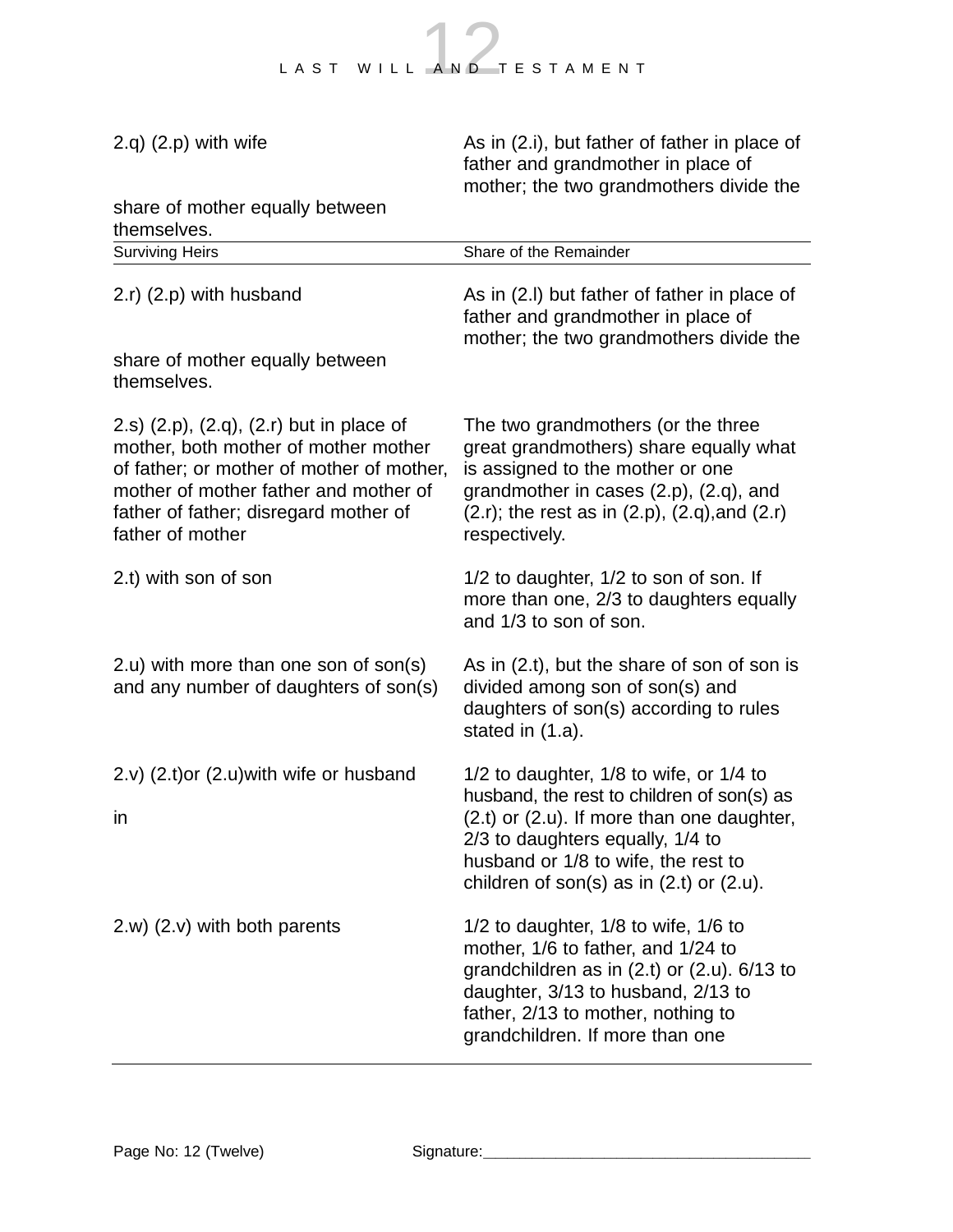| <b>Surviving Heirs</b>                                                                                                                                                                            | daughter, 16/27 to daughters equally,<br>$3/27$ to wife, $4/27$ to mother, $4/27$ to<br>father, nothing to grandchildren. 8/15 to<br>daughters, 3/15 to husband and 2/15 to<br>mother, 2/15 to father, nothing to<br>grandchildren.<br>Share of the Remainder                                                                                                                                                                                                                     |
|---------------------------------------------------------------------------------------------------------------------------------------------------------------------------------------------------|-----------------------------------------------------------------------------------------------------------------------------------------------------------------------------------------------------------------------------------------------------------------------------------------------------------------------------------------------------------------------------------------------------------------------------------------------------------------------------------|
| $(2.x)(2.v)$ with one parent                                                                                                                                                                      | $1/2$ to daughter, $1/8$ to wife, $1/6$ to<br>parent, and 5/24 to children of son(s) as<br>in $(2.t)$ and $(2.u)$ ; or, $1/2$ to daughter,<br>1/4 to husband, 1/6 to parent, and 1/12<br>to children of son(s) as in $(2.t)$ and $(2.u)$ .<br>If more than one daughter, 2/3 to<br>daughters, 1/8 to wife, 1/6 to parent<br>and $1/24$ to children of son(s) as in (2.t)<br>and (2.u); or, 8/13 to daughters, 2/13 to<br>parent and 3/13 to husband, nothing to<br>grandchildren. |
| $(2,y)$ $(2.v)$ with father of father, no father<br>and no brothers, and mother; or with<br>father of father, no father and no<br>brother(s) and grandmother(s) on either<br>side, and no mother. | As in (2.w), but replace father of father<br>for father and grandmother(s) for<br>mother. Share of grandmothers is divided<br>equally between them.                                                                                                                                                                                                                                                                                                                               |
| 2.z) with daughters of son(s) and no<br>sons of sons                                                                                                                                              | 3/4 to the daughter and 1/4 to<br>daughter(s) of son(s), equally between<br>them. If more than one daughter; all to<br>daughters, nothing to daughter(s) of<br>$son(s)$ .                                                                                                                                                                                                                                                                                                         |
| 2.aa) with sister(s) of same parents<br>(no brothers), or with brother(s) of<br>the same two parents (no sisters)                                                                                 | $1/2$ to the daughter, $1/2$ to sister (or<br>brother), or equally among all sisters (or<br>brothers). If more than one daughter;<br>2/3 to daughters, 1/3 to sister (or<br>brother) or equally among sisters (or<br>brothers).                                                                                                                                                                                                                                                   |
| $2.$ bb) with sister(s) and brother(s) of<br>the same two parents                                                                                                                                 | $1/2$ to daughter, $1/2$ to sister(s) and<br>brother(s) on the basis of one share to<br>female and two shares to male. If more<br>than one daughter, 2/3 to daughters,                                                                                                                                                                                                                                                                                                            |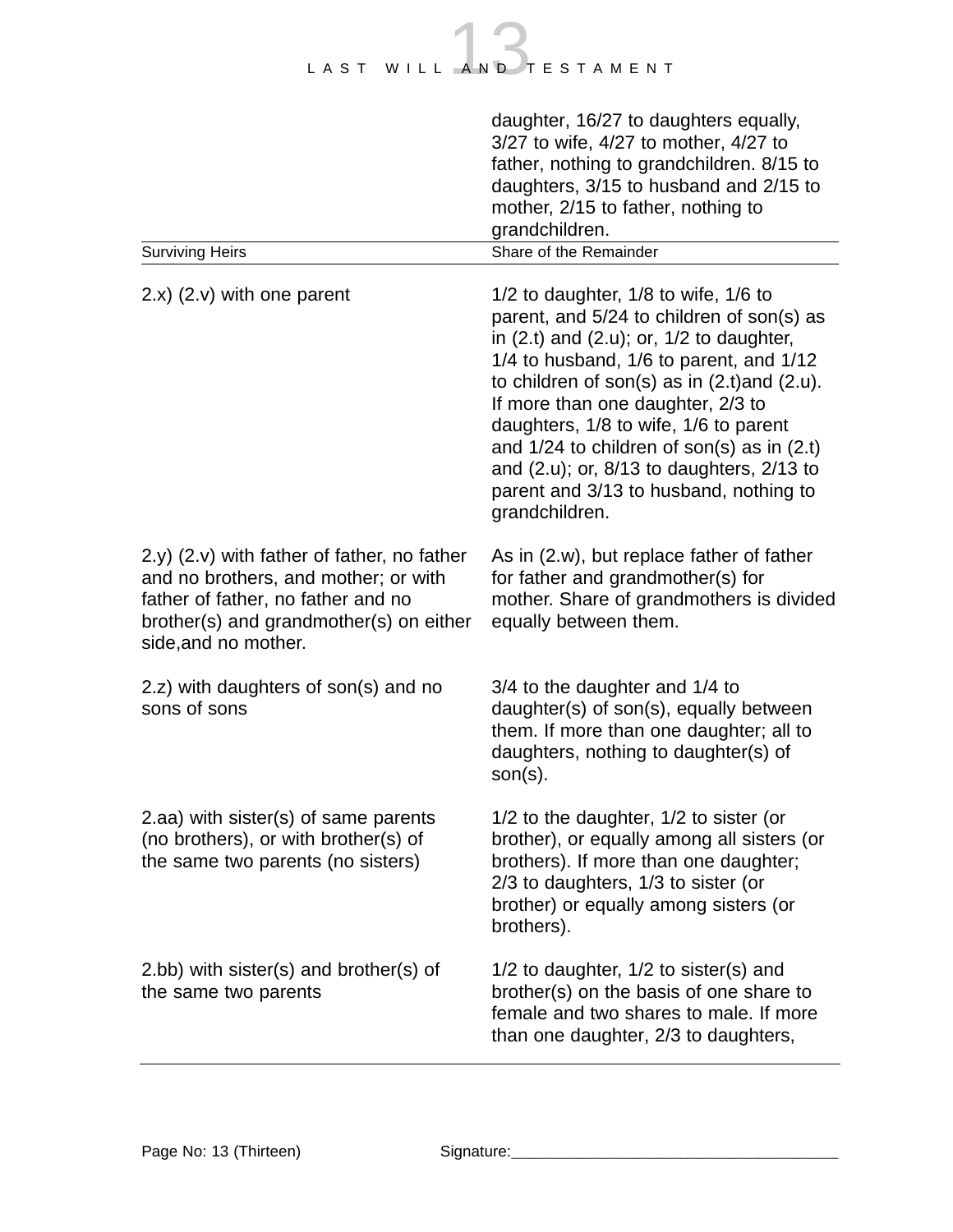|                                                                                              | $1/3$ to sister(s) and brother(s) on same<br>basis.                                                                                                                                                                                                                    |
|----------------------------------------------------------------------------------------------|------------------------------------------------------------------------------------------------------------------------------------------------------------------------------------------------------------------------------------------------------------------------|
| $(2 \cdot 2 \cdot 2)$ $(2 \cdot 2 \cdot 2)$ or $(2 \cdot 2 \cdot 2)$ with wife or<br>husband | $1/2$ to daughter, $1/8$ to wife and $3/8$ to<br>sister(s) and/or brother(s) as in $(2.aa)$<br>and (2.bb). 1/2 to daughter, 1/4 to                                                                                                                                     |
| <b>Surviving Heirs</b>                                                                       | Share of the Remainder                                                                                                                                                                                                                                                 |
|                                                                                              | husband, 1/4 to sister(s) and/or<br>brother(s) as in $(2.aa)$ or $(2.bb)$<br>respectively. If more than one daughter,<br>2/3 to daughters, 1/4 to husband, or<br>$1/8$ to wife, the rest to sister(s) and/or<br>brother(s) as in $(2.aa)$ or $(2.bb)$<br>respectively. |
| 2.dd) with uncle(s) from same parents<br>as father                                           | 1/2 to daughter and the rest to uncle, or<br>uncles equally between them. If more<br>than one daughter, 2/3 to daughters<br>and the rest to uncle or uncles equally<br>between them.                                                                                   |
| 2.ee) with one grandmother, either side,<br>or both grandmothers                             | 5/6 to daughter and 1/6 to<br>grandmother or grandmothers, equally<br>between them. If more than one<br>daughter, 5/6 to daughters and 1/6 to<br>grandmother(s).                                                                                                       |
|                                                                                              | IF THE TESTATOR'S CASE IS UNDER NO. 2 BUT NOT FOUND ABOVE, THE EXECUTOR MUST                                                                                                                                                                                           |

#### **CASE NO. 3: CHILDREN OF SON(S), NO SONS, NO DAUGHTERS**

FOLLOW THE ADVICE OF THE ISLAMIC SOCIETY OF NORTH AMERICA, INC., OF INDIANA.

Apply Case No.1 and Case No. 2 after substituting daughter(s) of son(s) for daughter(s) and son(s) of son(s) for son(s).

#### **CASE NO. 4: PARENT(S) AND NO OFFSPRING**

Surviving Heirs **Surviving Heirs** Share of the Remainder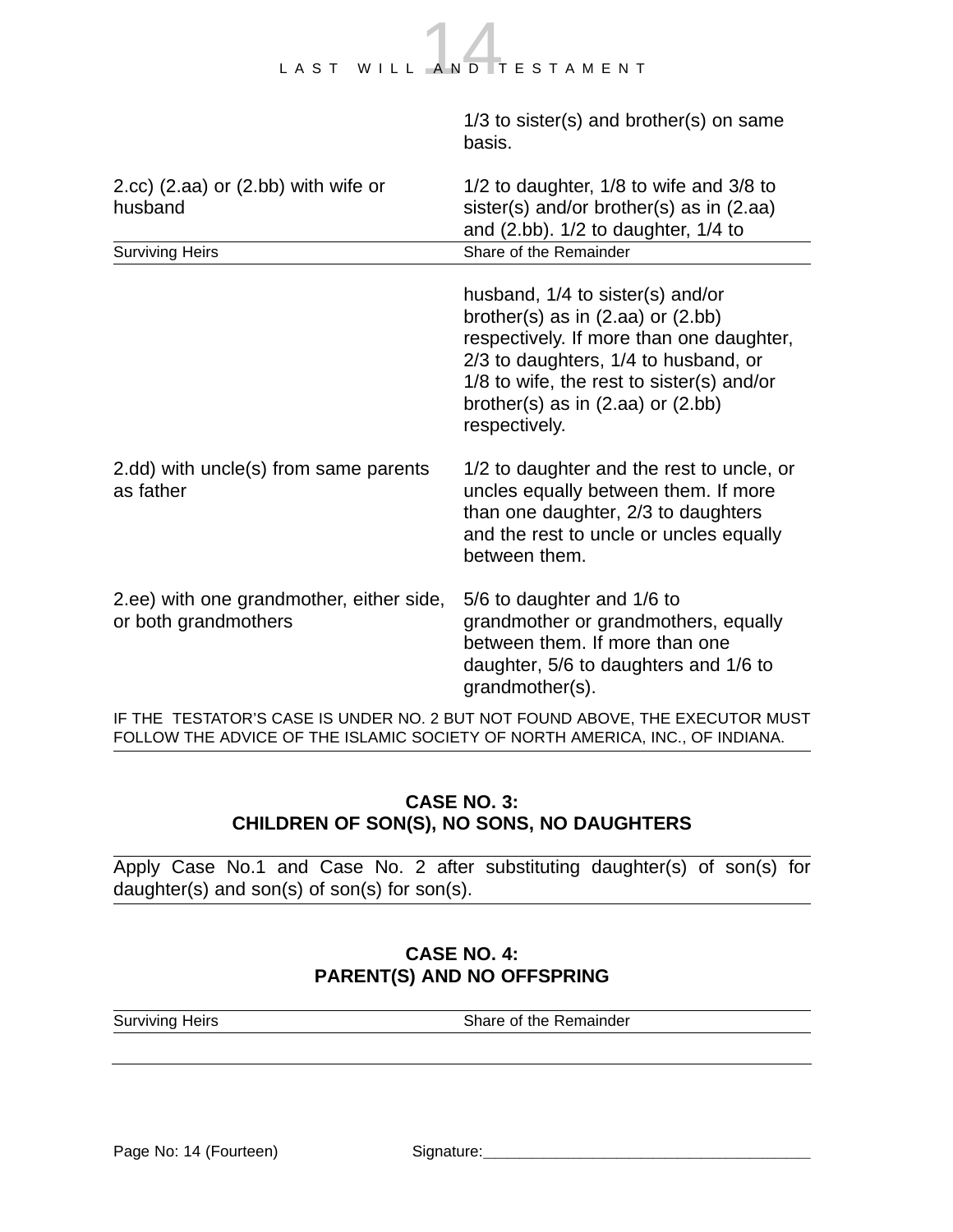| 4.a) father alone; or father and brother(s) all the remainder to father alone, nothing<br>and/or sister(s)         | to brother(s) and sister(s)                                                                                                                                                                |
|--------------------------------------------------------------------------------------------------------------------|--------------------------------------------------------------------------------------------------------------------------------------------------------------------------------------------|
| 4.b) father and wife or husband                                                                                    | 1/4 to wife, or 1/2 to husband, and the<br>rest to father                                                                                                                                  |
| <b>Surviving Heirs</b>                                                                                             | Share of the Remainder                                                                                                                                                                     |
| 4.c) father and mother, no brothers,<br>no sisters                                                                 | 1/3 to mother, the rest to father                                                                                                                                                          |
| 4.d) (4.c) with husband or wife<br>1/2 to husband, 1/6 to mother, the rest<br>to father.                           | $1/4$ to wife, $1/4$ to mother, the rest to<br>father.                                                                                                                                     |
| 4.e) both parents, with brother(s) and/or<br>sister(s) and with wife or husband                                    | 1/6 to mother, nothing to brother(s) and<br>sister(s), the rest to father. 1/6 to mother,<br>nothing to brother(s) and sister(s), $1/4$ to<br>wife, or 1/2 to husband; the rest to father. |
| 4.f) mother only                                                                                                   | she takes all the remainder                                                                                                                                                                |
| 4.g) mother and husband or wife                                                                                    | 1/4 to wife, or 1/2 to husband, and the<br>rest to mother                                                                                                                                  |
| 4.h) mother with one brother or one<br>sister of the same two parents or on<br>father's side                       | 1/3 to mother, rest to brother. 2/5 to<br>mother, the rest to sister.                                                                                                                      |
| 4.i) (4.h) with husband or wife                                                                                    | 1/3 to mother, 1/2 to husband or 1/4 to<br>wife, the rest to brother. 4/13 to mother.<br>$3/13$ to wife, and $6/13$ to sister. 2/8 to<br>mother, 3/8 to husband, and 3/8 to sister.        |
| 4.j) mother with at least two brothers,<br>brother(s) and sister(s) all of same two<br>parents or on father's side | 1/6 to mother, the rest to brothers or<br>brother(s) and sister(s) according to<br>rules in $(1.a)$ .                                                                                      |
| 4.k) (4.j) with husband or wife                                                                                    | $1/6$ to mother, $1/4$ to wife, or $1/2$ to<br>husband, the rest to brothers or<br>brother(s) and sister(s) as in rules $(1.a)$                                                            |
| 4.I) mother with two sisters or more, of                                                                           | 1/5 to mother, 4/5 to sisters equally                                                                                                                                                      |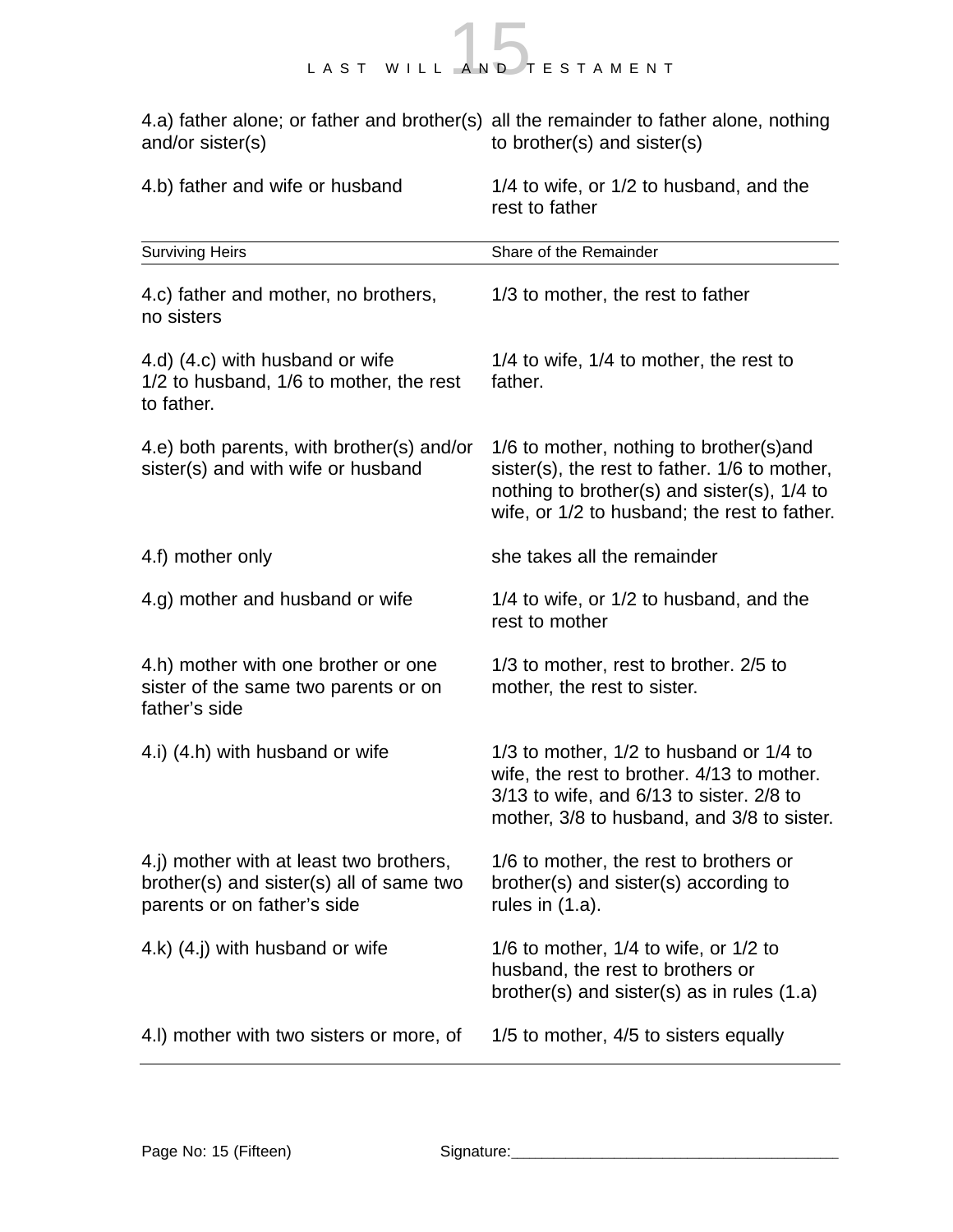

the same two parents or on father's side between them

| 4.m) (4.I) with husband or wife | $3/13$ to wife, $2/13$ to mother, $8/13$ to<br>sisters equally between them. 3/7 to<br>husband, 1/7 to mother, 3/7 to sisters<br>equally between them |
|---------------------------------|-------------------------------------------------------------------------------------------------------------------------------------------------------|
| <b>Surviving Heirs</b>          | Share of the Remainder                                                                                                                                |

4.n) mother with one brother on mother's 2/3 to mother, 1/3 to brother or sister side or one sister on mother's side

| 4.o) (4.n) with husband or wife                                                  | $1/4$ to wife, $1/2$ to mother, $1/4$<br>to brother or sister.<br>$1/2$ to husband, $1/3$ to mother, $1/6$ to<br>brother or sister.                                                                       |
|----------------------------------------------------------------------------------|-----------------------------------------------------------------------------------------------------------------------------------------------------------------------------------------------------------|
| 4.p) mother with more than one brother<br>and/or sister on mother's side         | $1/3$ to mother, $2/3$ to brother(s) and<br>sister(s), equally between them all.                                                                                                                          |
| 4.q) (4.p) with husband or wife                                                  | $1/4$ to wife, $1/4$ to mother, $1/2$ to<br>brother(s) and sister(s) equally between<br>them all.<br>$1/2$ to husband, $1/6$ to mother, $1/3$ to<br>brother(s) and sister(s) equally between<br>them all. |
| 4.r) mother with father of father, no<br>brother(s), no sister(s)                | 1/3 to mother, the rest to father of father                                                                                                                                                               |
| 4.s) (4.r) with husband or wife                                                  | $1/3$ to mother, $1/4$ to wife or $1/2$ to<br>husband, the rest to grandfather                                                                                                                            |
| 4.t) mother with son of brother, (the<br>brother is of the same parents)         | 1/3 to mother, the rest to son of brother                                                                                                                                                                 |
| 4.u) mother with children of brother(s),<br>(the brother is of the same parents) | 1/3 to mother, the rest to children of<br>brother(s) according to rules in $(1.a)$                                                                                                                        |
| $(4.1)$ (4.t) or $(4.1)$ with wife or husband                                    | $1/3$ to mother, $1/4$ to wife, or $1/2$ to<br>husband and the rest to son or children<br>of brother(s) as in $(4.t)$ or $(4.u)$                                                                          |
| 4.w) mother with brother of father of                                            | 1/3 to mother, the rest to brother of                                                                                                                                                                     |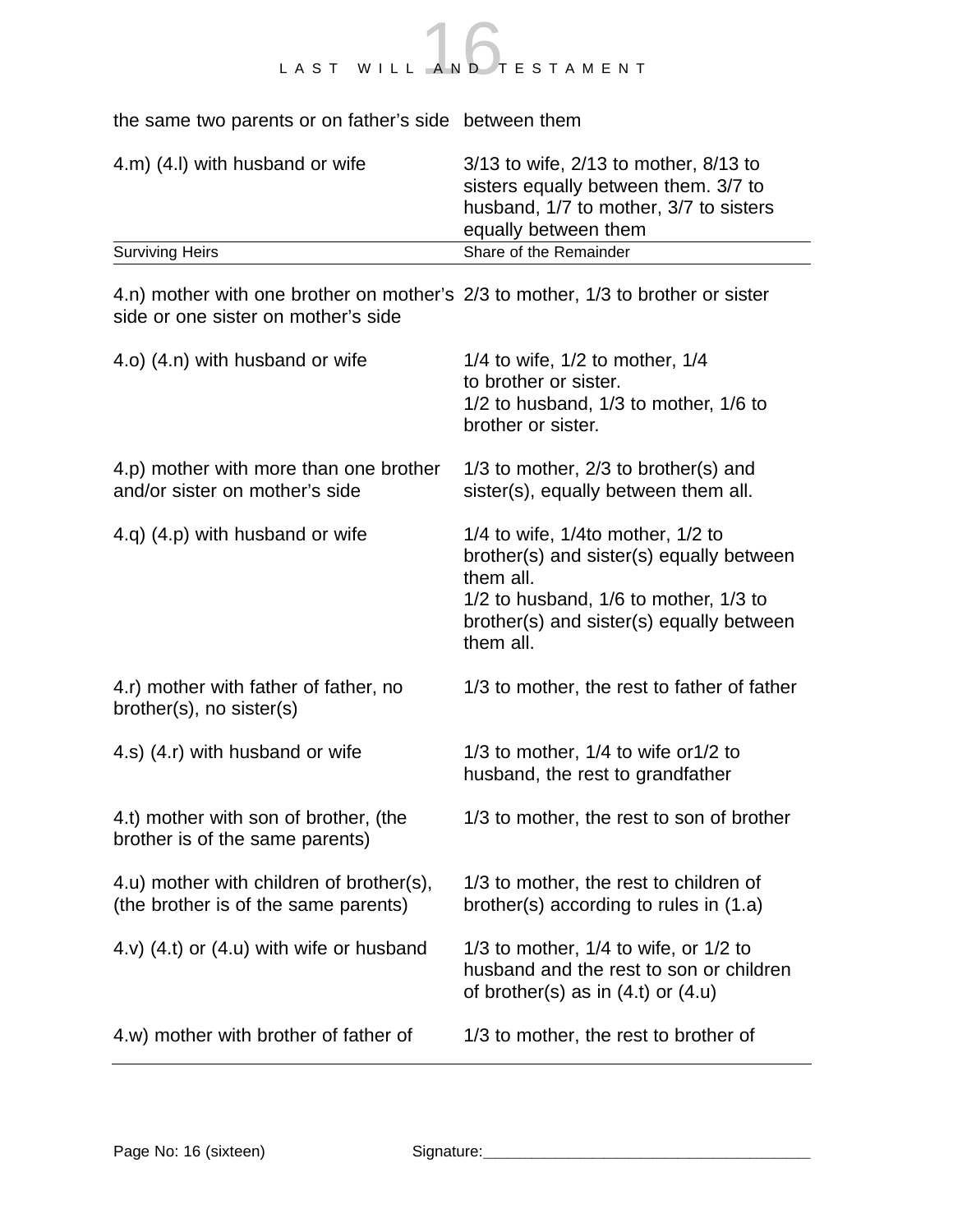

father the same two parents

| 4.x) mother with brother(s) of father and<br>any number of sisters of father, all of<br>the same two parents                            | 1/3 to mother, the rest to brother(s) and<br>sister(s) of father according to rules in<br>(1.a)                                                                             |
|-----------------------------------------------------------------------------------------------------------------------------------------|-----------------------------------------------------------------------------------------------------------------------------------------------------------------------------|
| <b>Surviving Heirs</b>                                                                                                                  | Share of the Remainder                                                                                                                                                      |
| 4.y) $(4.w)$ and $(4.x)$ with wife or husband                                                                                           | $1/3$ to mother, $1/4$ to wife, or $1/2$ to<br>husband, the rest to brother of father or<br>brother(s) and sister(s) of fathers as in<br>(4.x)                              |
| 4.z) father with mother of mother and                                                                                                   | 1/6 to mother of mother, the rest to<br>father no mother                                                                                                                    |
| 4.aa) mother with brother(s) and father<br>of father                                                                                    | 1/6 to mother, the rest among brother(s)<br>and father of father equally, unless<br>grandfather's share goes below 1/3 (if it<br>does, he gets 1/3 and the rest to brothers |
| equally)                                                                                                                                |                                                                                                                                                                             |
| 4.bb) mother with father of father and<br>brother(s) and any number of sister(s),<br>all of the same two parents or on<br>father's side | as in $(4.aa)$ and apply rules of $(1.a)$ for<br>$b$ rother(s) and sister(s)                                                                                                |
| ISNA, OF INDIANA.                                                                                                                       | NOTE: IF THE TESTATOR'S CASE IS UNDER NO. 4 BUT NOT COVERED ABOVE, THE<br>EXECUTOR MUST FOLLOW THE ADVICE OF THE ISLAMIC SOCIETY OF NORTH AMERICA, Inc.,                    |

#### **CASE NO. 5: HUSBAND OR WIFE, NO OFFSPRING, NO PARENTS, AND NO FATHER OF FATHER**

| <b>Surviving Heirs</b>                                                                                                                     | Share of the Remainder                          |
|--------------------------------------------------------------------------------------------------------------------------------------------|-------------------------------------------------|
| 5.a) wife only<br>North America Inc.to be used as a Waqf<br>whose net return only should be used<br>for ISNA's activities in North America | 1/4 to wife, the rest to the Islamic Society of |